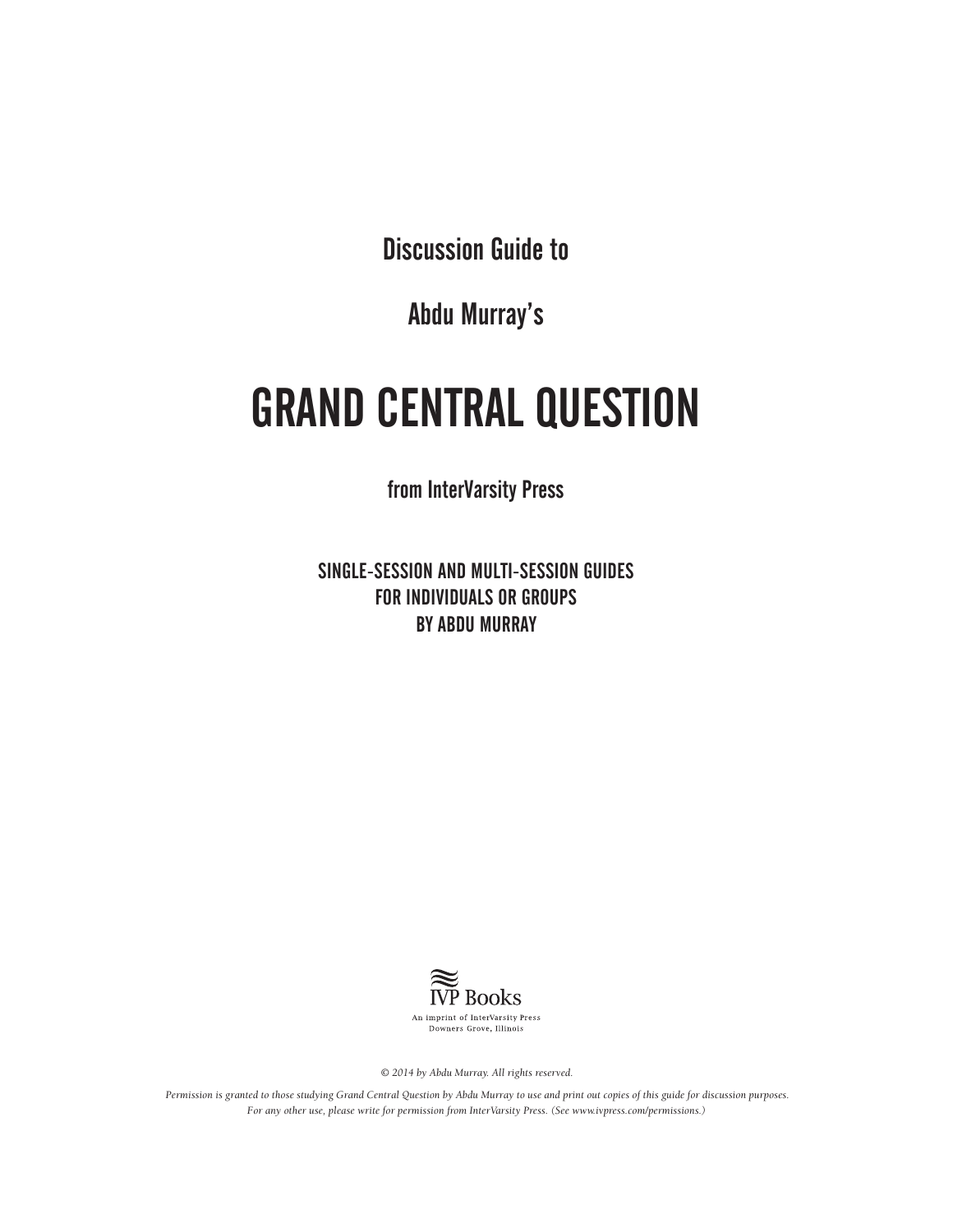# **CONTENTS**

| A Single-Session Discussion Guide to Grand Central Question 3 |  |  |  |  |  |  |  |  |
|---------------------------------------------------------------|--|--|--|--|--|--|--|--|
| A Multi-Session Discussion Guide to Grand Central Question 7  |  |  |  |  |  |  |  |  |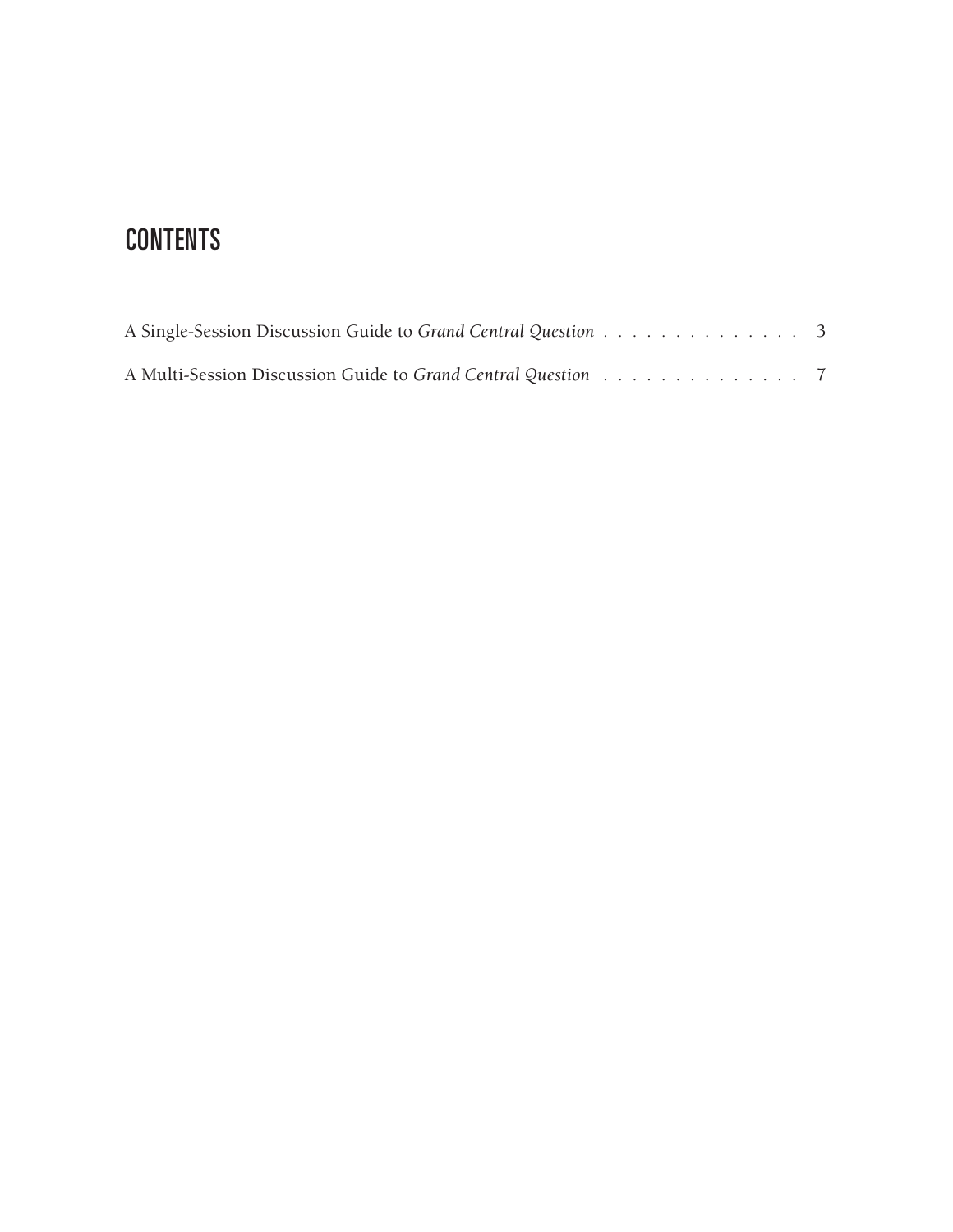# A Single-Session Study Guide to Grand Central Question

This study guide is meant to be used for a single-session discussion of sixty to ninety minutes. A longer, multi-session study guide is also available.

### Why and How You Should Use This Study Guide

1. *It will make the material in* Grand Central Question *easier to remember and apply*.

**My goal is to provide you with a resource that will help you read** *Grand Central Question*  **in a more focused and memorable way**. While this study guide can be used for individual study of the material in the book, it's also ideal to use for a small group study or a class at your church.

2. *The videos guide your individual or group study and provide bonus material that further develops some of the ideas in the book.*

Along with the study guide, I have recorded a series of **short, easily downloadable videos** that address the three main worldviews discussed in *Grand Central Question.* You can play these videos as you read each section of *Grand Central Question* and as you go through the corresponding question in this study guide. I've put some suggestions in this study guide about where I think you might get the most benefit out of playing the videos.

In those videos, I've included **bonus material** about the philosophical, theological and historical foundations for the Christian faith. For example, you'll see easy-to-remember discussions about the historical evidence for the Bible and Jesus' resurrection. The videos are a great way to start discussions or to just get more information about some of the topics I couldn't cover in detail in the book.

It's my prayer that the study guide and bonus videos will help you to make the material in *Grand Central Question* a part of your walk with Christ. And if you're not a Christian but you're curious about how Christianity answers life's important questions, I hope these materials will encourage you to think critically and sincerely about the credibility of the Christian message.

With you on the ride, *Abdu Murray*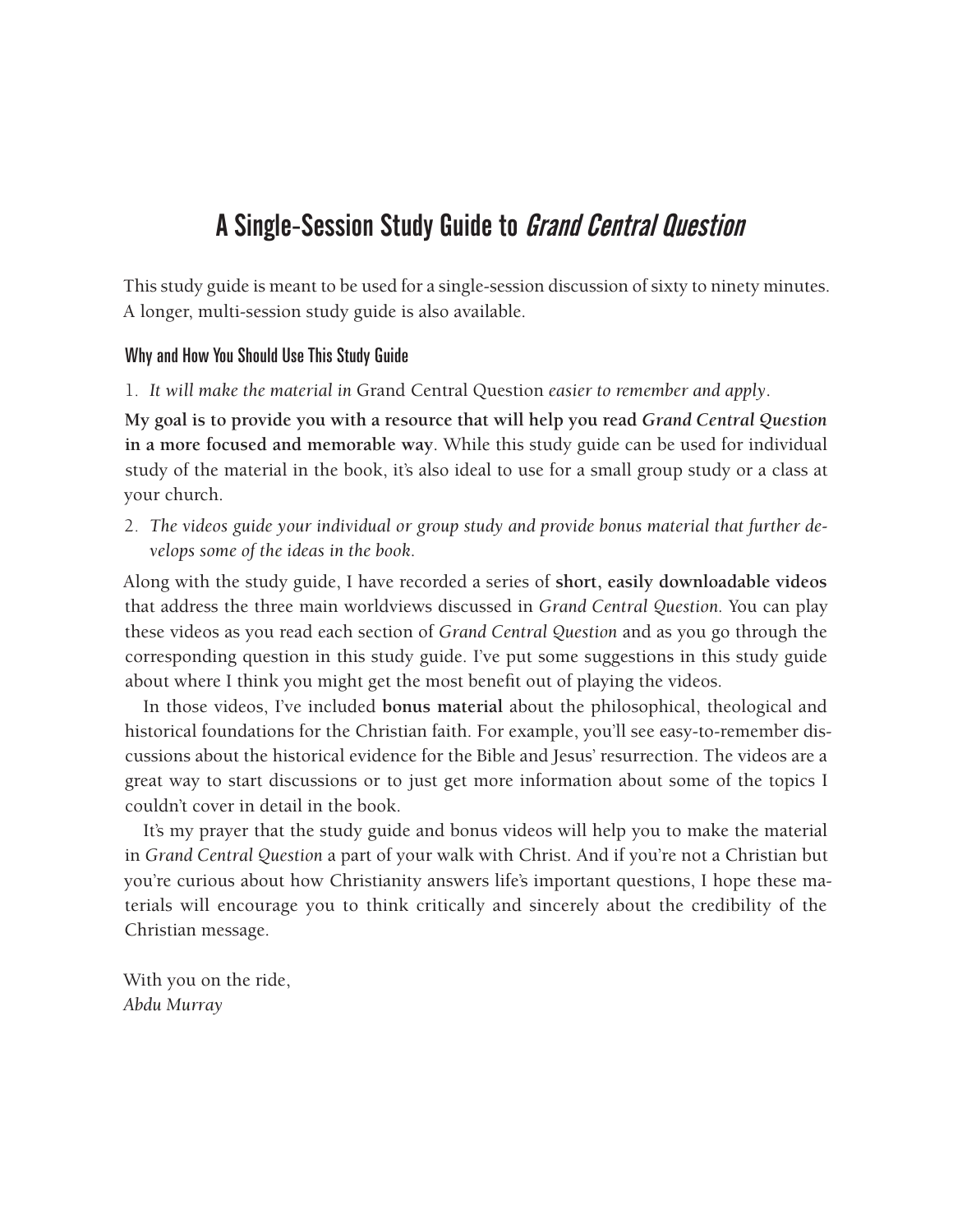# STUDY GUIDE

# **[Video](http://player.vimeo.com/video/90776165):** Seeing Around the Emotional Eclipse

### Prologue: What Truth Costs—What Truth Is Worth

• Pilate asked "What is truth?" and then walked out on Jesus (John 18:38). If someone asked you the same question, how would you answer?

### Chapter 1: Grand Central Questions

• Look at the four fundamental questions that every worldview must answer (**page 32;** page numbers refer to the print edition). How do the answers to these questions affect a person's daily life?

# PART I: SECULAR HUMANISM OR THE GOSPEL: WHICH PROVIDES US WITH INTRINSIC VALUE AND OBJECTIVE PURPOSE?

### Chapter 2: Secular Humanism—The Secular Search

• Do you believe that God's existence is *necessary* to *objectively* affirm that humans have inherent dignity, purpose and moral value? Why or why not?

### Chapter 3: Saying Nothing as Loud as We Can

- How do theists and secular humanists differ in their answers regarding the *source* of the sacredness and value of race, gender and ethnicity?
- Atheist philosopher Julian Baggini has said that atheism is about facing up to the fact that life without God can be bleak, nihilistic and miserable (**page 74**). Do you agree with Baggini's claim that without God there is no reason to believe that life *should* be meaningful and moral?

**[Video:](http://player.vimeo.com/video/90782089)** More Substance for the Things Hoped For—The Resurrection

# Chapter 4: Will the Real Humanism Please Stand Up?

- Consider my friend's statement that his mother's death was a "life-shaping moment." What are some life-shaping moments from your own life, and did they draw you closer to God or push you further away?
- In the end, does secular humanism or does the gospel provide the true humanism—a worldview that truly affirms human existence and dignity—that is worthy of embracing? Why?

# PART II: EASTERN AND WESTERN SPIRITUALITY OR THE GOSPEL: WHICH GIVES REAL ANSWERS TO SUFFERING?

### Chapter 5: Pantheism and Pain

• Pantheism teaches that the divine is all there really is. We are simply mistaken to think that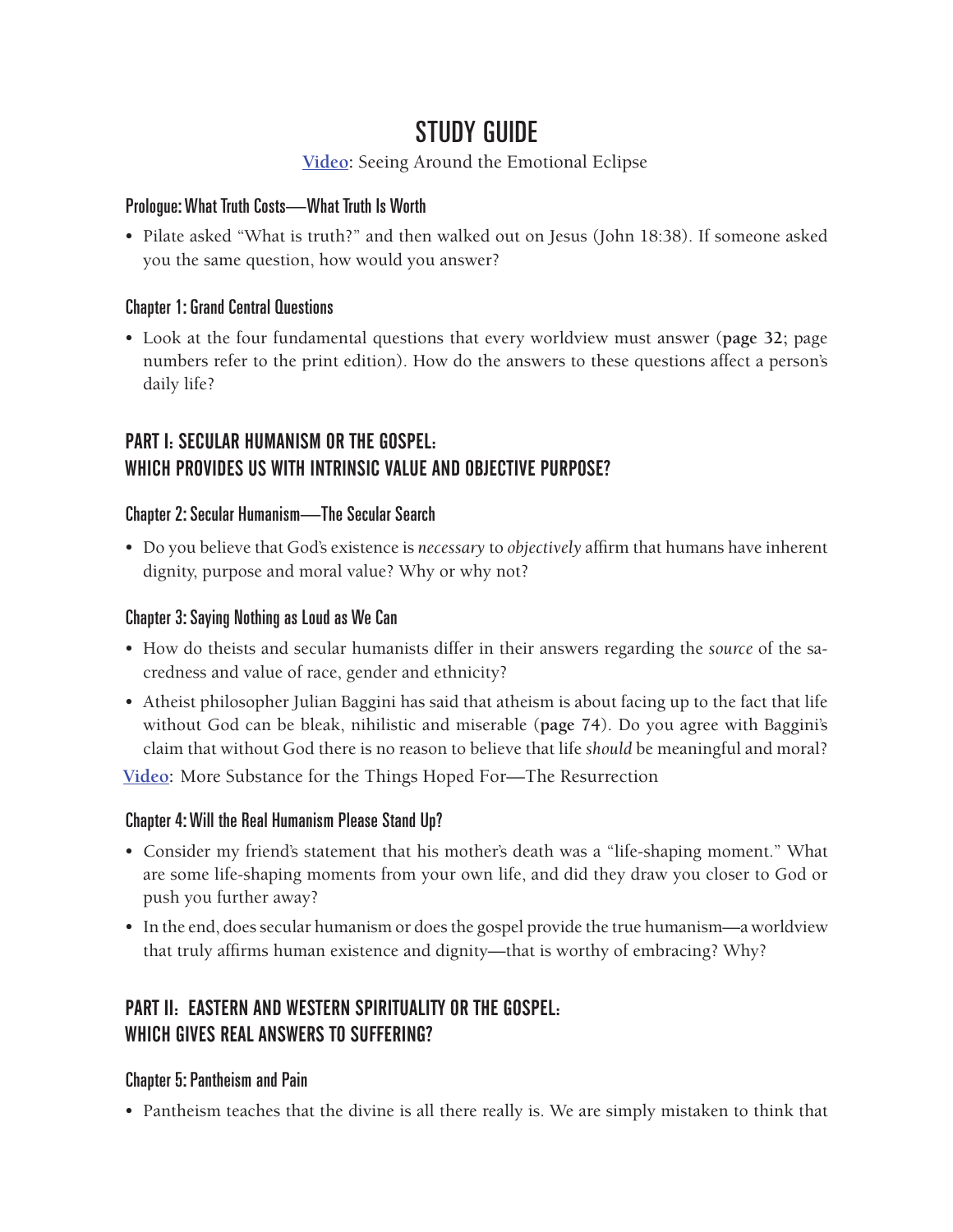there is a difference between anything, because everything is part of the divine. Does this seem true to you? Why or why not?

**[Video:](http://player.vimeo.com/video/90780179)** A Closer Look at Pantheism's Answers

### Chapter 6: Escaping the Escapism

• After examining the evidence, which of these two alternatives—pantheism or the gospel would you say provides a better and more coherent answer to the question of how to deal with pain and suffering?

# PART III: ISLAM OR THE GOSPEL: WHICH TELLS US ABOUT GOD'S GREATNESS?

### Chapter 7: From Whence Comes God's Greatness?

- Are the similarities between Islam and Christianity deep, or are they superficial in nature?
- While Christians and Muslims share the conviction that God is the greatest possible being, how is this important point of agreement—God's greatness—also a big point of departure between the two faiths (see **pages 166-172**)?

**[Video:](http://player.vimeo.com/video/91712859)** Compassionate Conviction and Evidence for the Bible

### Chapter 8: God's Greatness and the Preservation of the Gospel

- Can a Muslim who fully believes that God is great also believe that the Bible has been so badly corrupted that it contains damnable blasphemies about God? Why or why not?
- Refer to **table 8.1 on page 186.** Based on the content of Paul's letters as compared with the content of the four canonical Gospels (Matthew, Mark, Luke and John), does it appear that Paul was a faithful messenger of Jesus, or was he a hijacker of that message?

### Chapter 9: God's Triune Greatness

- Do you agree that a concept like the Trinity can be transcendent in the sense that it is not illogical—it is not contradictory—but still be beyond our ability to fully understand? Why or why not?
- Does the Trinity—God in community—solve the mystery of how to understand God's greatness?

### Chapter 10: Greatness Incarnate

- Read **pages 215-216**. How is Jesus fully human and not merely human, and how does this fact ensure that the concept of the incarnation is not inherently contradictory?
- The Qur'an agrees with the Bible in recognizing the fundamental importance of love when the Qur'an proclaims that God is Al-Wadud, full of loving kindness. If God is the greatest possible being and love is the greatest ethic, where do we find love expressed in the greatest possible way—in Islam where God doesn't self-sacrifice, or in Christianity where he does?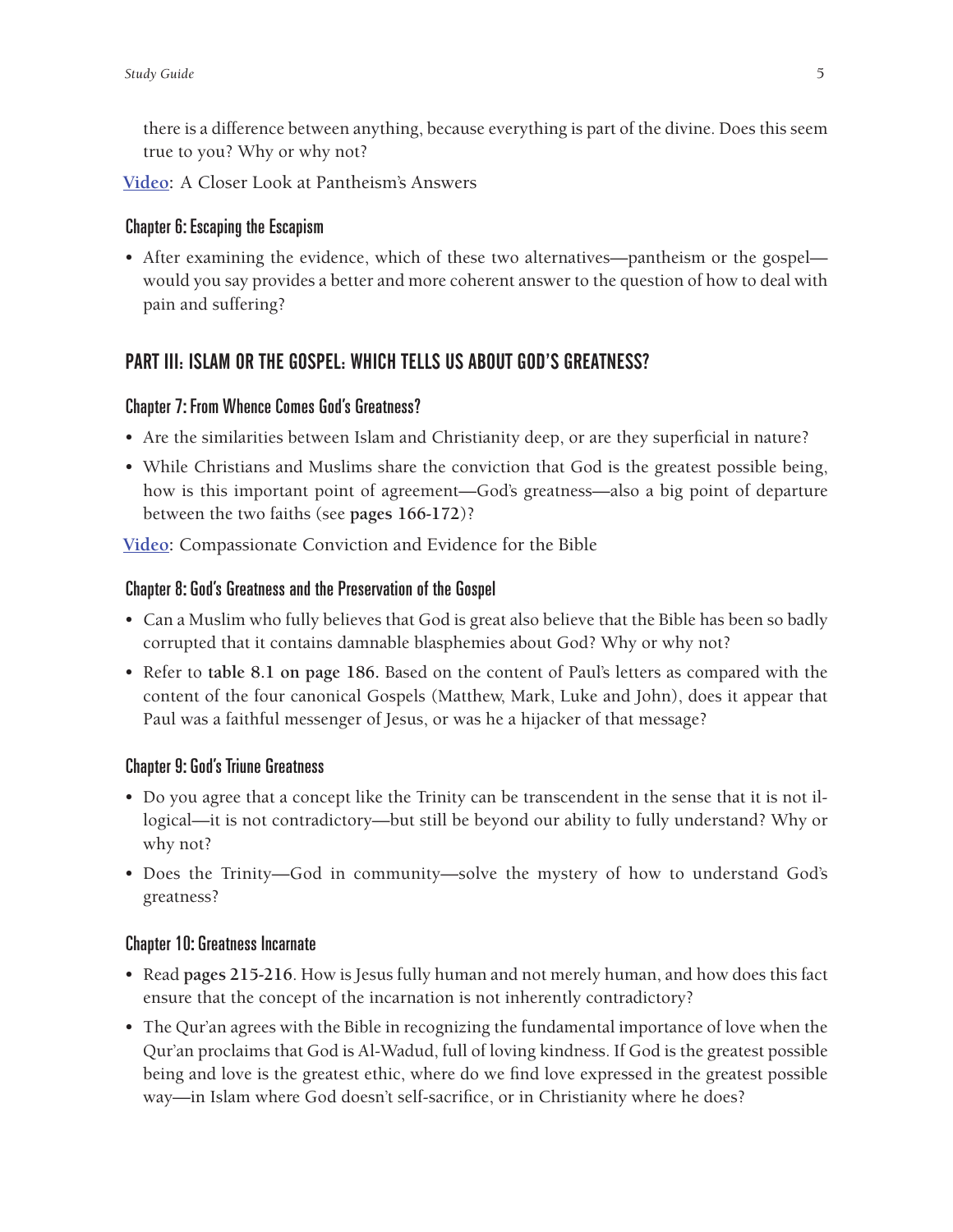### Epilogue: A Worldview That Views the Whole World

- What is your reaction to the information and the arguments presented in *Grand Central Question*?
- Does the gospel provide the answers to the fundamental questions and to the Grand Central Question that you have asked in your own life? Why or why not?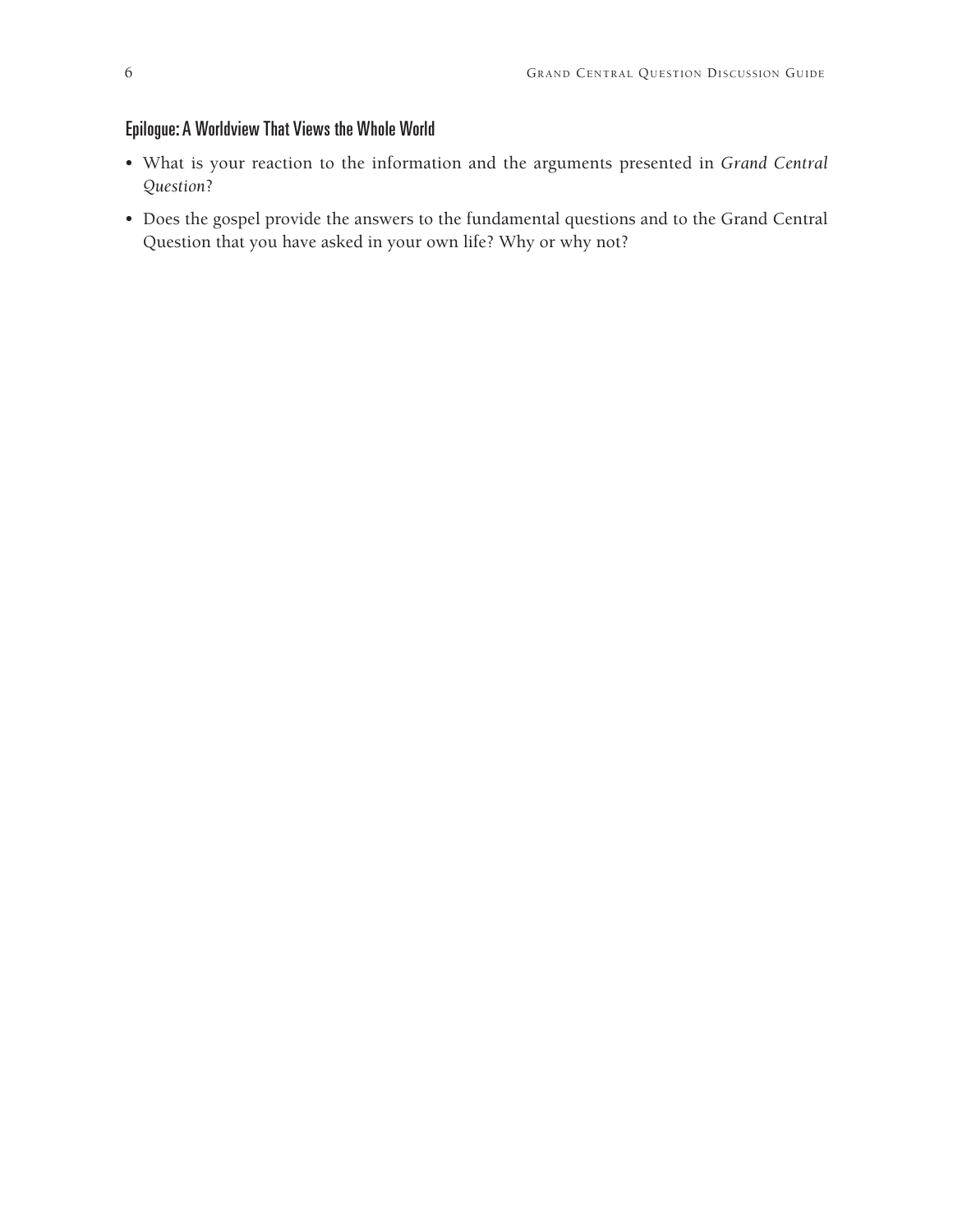# A Multi-Session Discussion Guide to Grand Central Question

This is a multi-session study guide that you or your group can use in sessions organized by the five major sections in *Grand Central Question*, or in sessions organized by chapter. A shorter single-session study guide is also available.

### Why and How You Should Use This Study Guide

1. *It will make the material in* Grand Central Question *easier to remember and apply*.

**My goal is to provide you with a resource that will help you read** *Grand Central Question*  **in a more focused and memorable way***.* While this study guide can be used for individual study of the material in this book, it's also ideal to use for a small group study or a class at your church.

2. *The videos guide your individual or group study and provide bonus material that further develops some of the ideas in the book.*

Along with the study guide, I have recorded a series of **short, easily downloadable videos** that address the three main worldviews discussed in *Grand Central Question.* You can play these videos as you read each section of *Grand Central Question* and as you go through the corresponding question in this study guide. I've put some suggestions in this study guide about where I think you might get the most benefit out of playing the videos.

In those videos, I've included **bonus material** about the philosophical, theological and historical foundations for the Christian faith. For example, you'll see easy-to-remember discussions about the historical evidence for the Bible and Jesus' resurrection. The videos are a great way to start discussions or to just get more information about some of the topics I couldn't cover in detail in the book.

3. *The questions in this study guide are* not *designed to create busy work.*

**Don't think of the questions or videos as creating small group "homework."** Instead, I suggest you use these questions to get conversations going or, if you're doing a personal study, to get you to think about material more quickly and with more focus.

It's my prayer that the study guide and bonus videos will help you make the material in *Grand Central Question* a part of your walk with Christ. And if you're not a Christian but you're curious about how Christianity answers life's important questions, I hope these materials will encourage you to think critically and sincerely about the credibility of the Christian message.

With you on the ride, *Abdu Murray*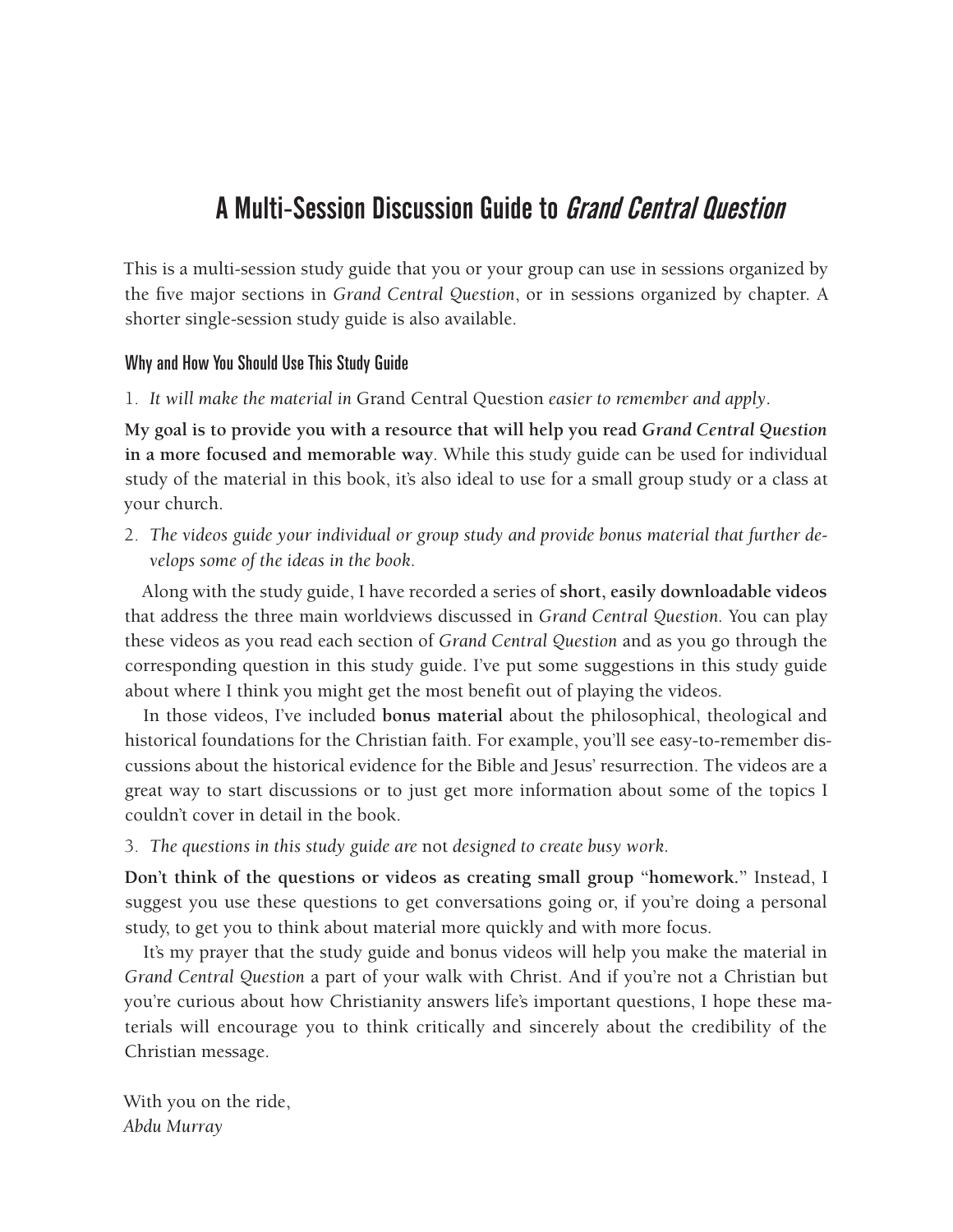# DISCUSSION GUIDE

**[Video](http://player.vimeo.com/video/90776165):** Seeing Around the Emotional Eclipse

### Prologue: What Truth Costs—What Truth Is Worth

- 1. What cost, if any, do you think comes with following the truth?
- 2. What sort of evidence do you find persuasive when you are searching for truth?
- 3. How much evidence would you need to conclude that a claim or proposition is (or is likely) true?
- 4. Pilate asked "What is truth?" and then walked out on Jesus (John 18:38). If someone asked you the same question, how would you answer?
- 5. Thomas Nagel admits that he is an atheist because he does not want God to exist. Aldous Huxley writes that he rejected God so he could freely pursue his own erotic passions. What are some other barriers and biases that cause people to reject God?
- 6. Which barriers or biases have you encountered in your own life?
- 7. Why do you think Jesus challenged his followers to reconsider their commitment to him in light of what they would have to lose?
- 8. Is it loving to challenge someone to confront their own biases and barriers to truth, or is it judgmental or mean?
- 9. Why is it important to address not only a question's *content* but also its *intent*?
- 10.How can follow-up questions help to illuminate the difference between a question's *content* and its *intent*?

# Chapter 1: Grand Central Questions

- 1. Take a few moments to think about your own worldview—the presuppositions that you hold "about the basic constitution of reality." Into which of the three major categories naturalism, pantheism or theism—does your worldview fall?
- 2. How did you come to hold or accept your current worldview?
- 3. Why is it essential for a system of belief to address *all* facets of life's main questions to qualify as a worldview?
- 4. Look at the four fundamental questions that every worldview must answer (**page 32**; page numbers refer to the print edition). How do the answers to these questions affect a person's daily life?
- 5. Regarding the first fundamental question, how do you believe the human species arose? Explain the reasons for your conclusion.
- 6. Regarding the second fundamental question, do you believe human existence has ob-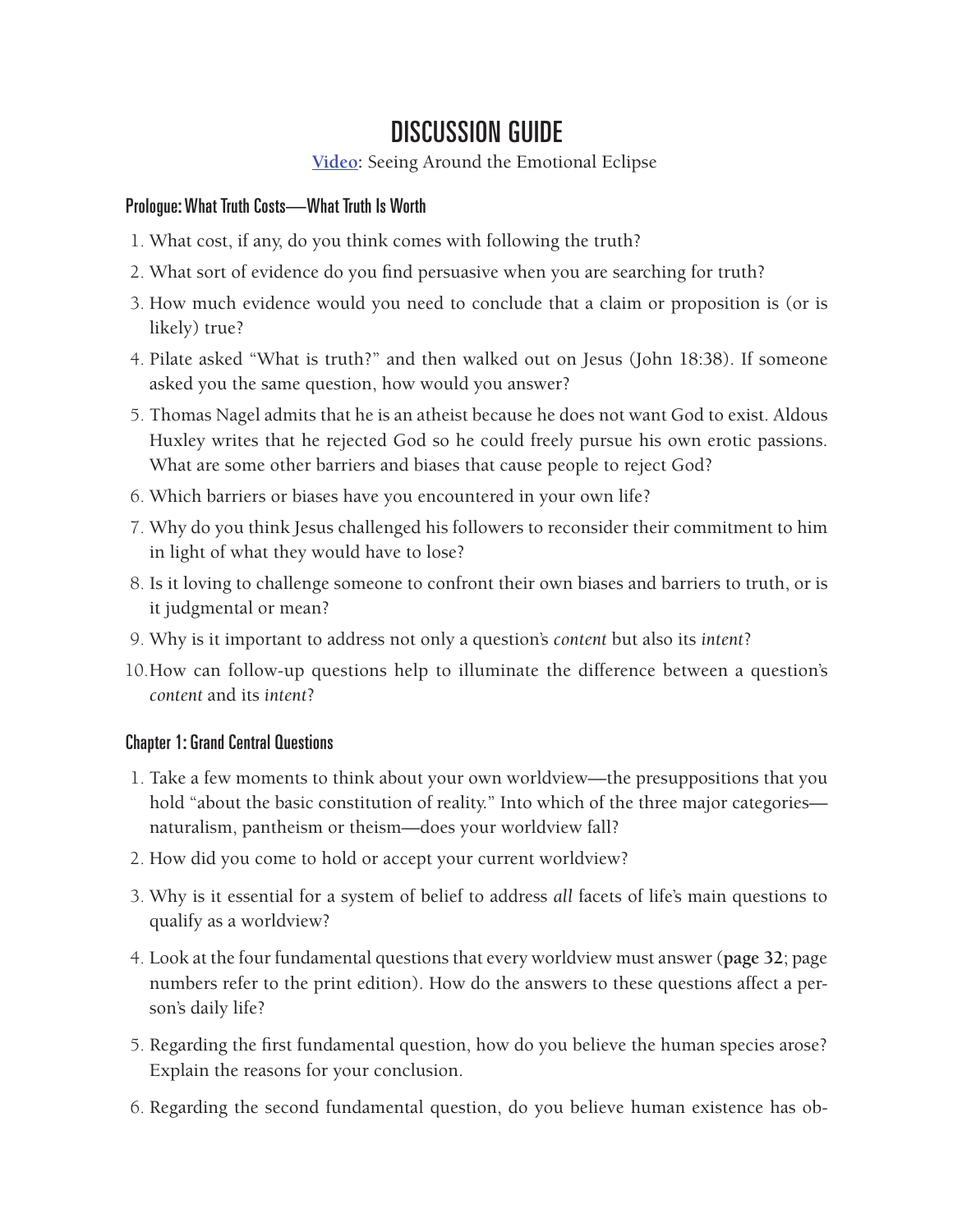jective purpose (independent of human opinion), subjective purpose (relative to the questioner) or no purpose at all? Why?

- 7. Regarding the third fundamental question, do you believe that moral values are objective or subjective in nature?
- 8. What ramifications could the answer to the third fundamental question have for societies, governments, courts and lawmakers?
- 9. Regarding the fourth fundamental question, do you think there is a better way of life or salvation? What is the basis for your conclusion?

# PART I: SECULAR HUMANISM OR THE GOSPEL: WHICH PROVIDES US WITH INTRINSIC VALUE AND OBJECTIVE PURPOSE?

### Chapter 2: Secular Humanism—The Secular Search

- 1. Think of the atheists you know. If you've had conversations with them about spirituality or religious matters, what were those conversations like?
- 2. Do you believe that God's existence is *necessary* to *objectively* affirm that humans have inherent dignity, purpose and moral value? Why or why not?
- 3. How would you explain the distinction between the concepts of "secularism" and "secularizationism" (see **pages 47-48**)?
- 4. What are some of the benefits of empiricism (**pages 53-56**) for discovering truth and what are some of its drawbacks and limitations?
- 5. What are some of the challenges and obstacles that arise when people use empiricism to analyze questions involving morality, ethics and meaning?
- 6. Do you agree with scientism, which is the view that science is the only way in which humans can know truth? Why or why not?
- 7. The *Humanist Manifesto II* claims that humanity has *objective* meaning *in and of itself*. It also asserts that ethics is autonomous and situational and that human life "has meaning because we create and develop our futures." What contradiction, if any, do you see in these two statements—that humanity has inherent meaning and that humanity gives itself meaning?
- 8. By affirming human value without invoking God, in what way is secular humanism forced, as Tom Flynn explains, to elevate humankind to being the object of its own salvation?

### Chapter 3: Saying Nothing as Loud as We Can

1. Why is it morally wrong to discriminate on the basis of any of race, gender or ethnicity?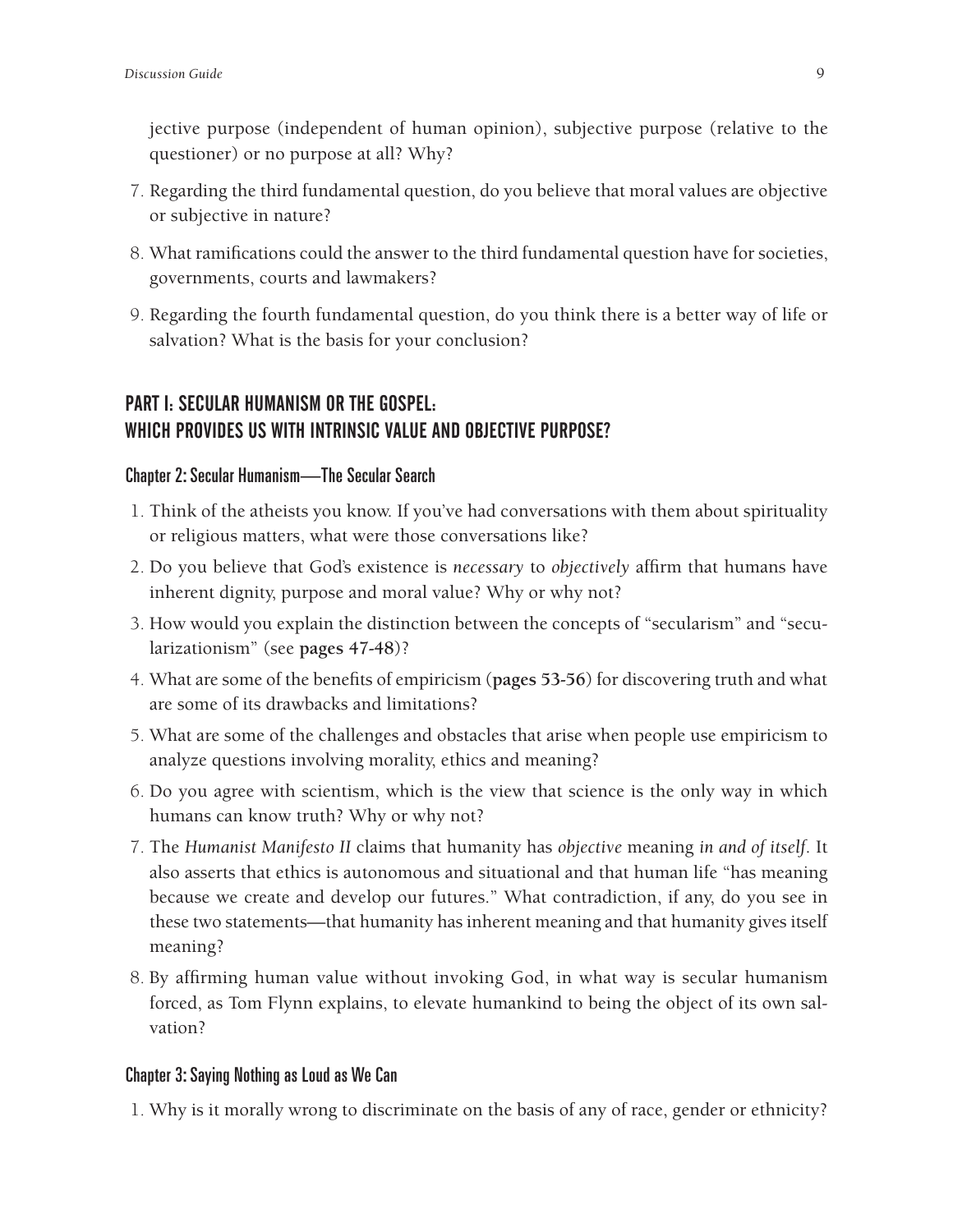- 2. How do theists and secular humanists differ in their answer regarding the *source* of the sacredness and value of race, gender and ethnicity?
- 3. What is the difference between *extrinsic* and *intrinsic* value (see **pages 65-66**)?
- 4. Do you agree with Richard Dawkins that your sole reason for living is to reproduce (**page 71**)? Why or why not?
- 5. Is Dawkins's claim consistent with the view that humanity has intrinsic value and purpose?
- 6. Atheist philosopher Julian Baggini has said that atheism is about facing up to the fact that life without God can be bleak, nihilistic and miserable (**page 74**). Do you agree with Baggini's claim that without God there is no reason to believe that life *should* be meaningful and moral?
- 7. Is *accepted* morality always the same as *objective* morality? Given an example such as human slavery, which was prominent even in Enlightenment-era Europe, what are some of the problems with grounding the existence of objective moral values in "shared values"?
- 8. Is atheist philosopher Joel Marks correct in concluding (**page 76**) that as an atheist he must embrace amorality?
- 9. If there is no morality in a universe without God, can categories of right and wrong ever amount to anything more than mere personal preference?
- 10.Why is reason only a tool by which we *discover* truth and not a foundation or source for *establishing* truth?
- 11.If we measure the value of something by what we are willing to pay for it, how might the gospel of Jesus Christ speak to the intrinsic value of humanity?
- **[Video:](http://player.vimeo.com/video/90782089)** More Substance for the Things Hoped For—The Resurrection

### Chapter 4: Will the Real Humanism Please Stand Up?

- 1. Consider my friend's statement that his mother's death was a "life-shaping moment." What are some life-shaping moments from your own life, and did they draw you closer to God or push you further away?
- 2. In what way is the so-called problem of evil really a restatement of the question *Do we have intrinsic value and objective purpose* (**page 91**)?
- 3. Stephen Hawking, Paul Davies and Roger Penrose have all recognized how finely tuned the universe is to allow for life (**pages 92-95**). What conclusions and inferences do you personally draw from the fine-tuning of the universe?
- 4. Carl Sagan believed that it would be a "waste of space" if humans were the only life forms in the universe. Why can't it be the case that God made the universe, with all its celestial bodies and amazing properties, specifically so that humanity could exist on a rare and amazing planet?
- 5. If God did create the universe, with its marvelous physical complexity and fine-tuning,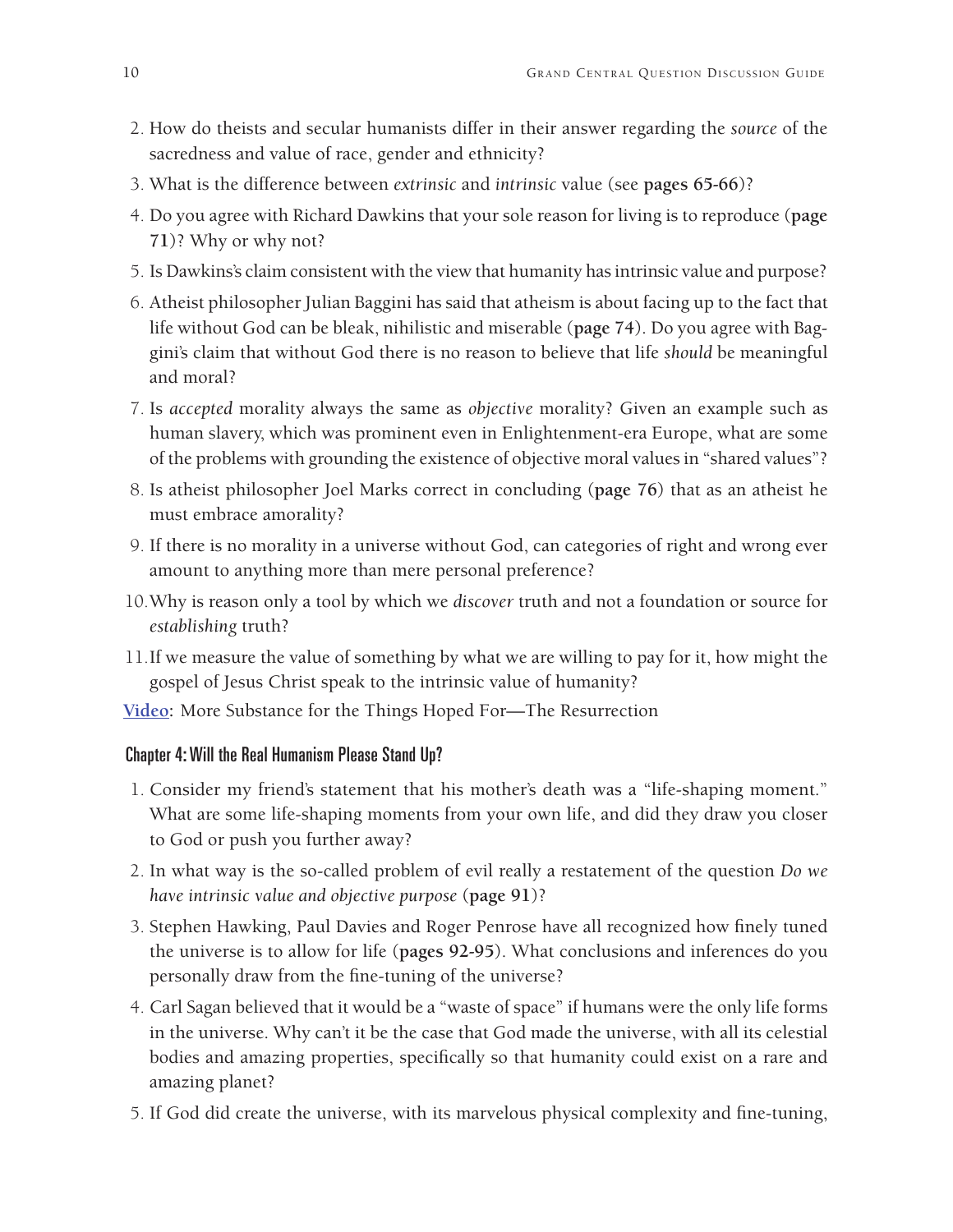and created our specifically complex DNA, what would that tell us about our purpose and dignity?

- 6. Jesus effectively tells the Samaritan woman and us that we are sacred because we bear the image of God (John 4:23-24). Is it more preferable to be a cosmic accident with no place but the existence that we eke out, or a beloved and designed creation of God?
- 7. Is the Euthyphro dilemma (**pages 105-107**) more of a problem for the atheist than the Christian? How so?
- 8. According to naturalism, survival of the fittest is the guiding force for life. In what sense then are humans equal, given that we see vast disparities in traits, abilities and intelligence in the material world?
- 9. Intuitively we judge how valuable something is by how much we are willing to pay or sacrifice for it. If Jesus is God and is therefore infinitely valuable, what does his death on the cross as a substitutionary atonement for our sin and rebellion tell us about (1) the severity of our sin and (2) how much God values us?
- 10.How does the problem of evil actually support God's existence? (See **pages 113-114.**)
- 11.In the end, does secular humanism or does the gospel provide the true humanism—a worldview that truly affirms human existence and dignity—that is worthy of embracing? Why?

# PART II: EASTERN AND WESTERN SPIRITUALITY OR THE GOSPEL: WHICH GIVES REAL ANSWERS TO SUFFERING?

### Chapter 5: Pantheism and Pain

- 1. Think of the Buddhists, Hindus and New Agers you know. Have you had conversations with them about spirituality and religious matters? If so, what were those conversations like?
- 2. Pantheism teaches that the divine is all there really is. We are simply mistaken to think that there is a difference between anything, because everything is part of the divine. Does this seem true to you? Why or why not?
- 3. If pantheism is true, and everything is part of the divine, how can we rightly distinguish between good and evil if there is no difference between anything?
- 4. If we are one with the divine, as pantheism and the New Spirituality claim, then how did we ever come to forget this fact and succumb to the illusion that we are not divine?
- 5. How does Scientology, with its engrams, e-meters, audits and other techno-speak, provide a good example of the Western adoption of pantheistic teachings? (See **pages 124, 126.**)
- 6. Read Matthew 5:48 in its surrounding context. Swami Vivekananda used this passage to imply that Jesus taught that we will one day become God. Now read John 3:16-17 in its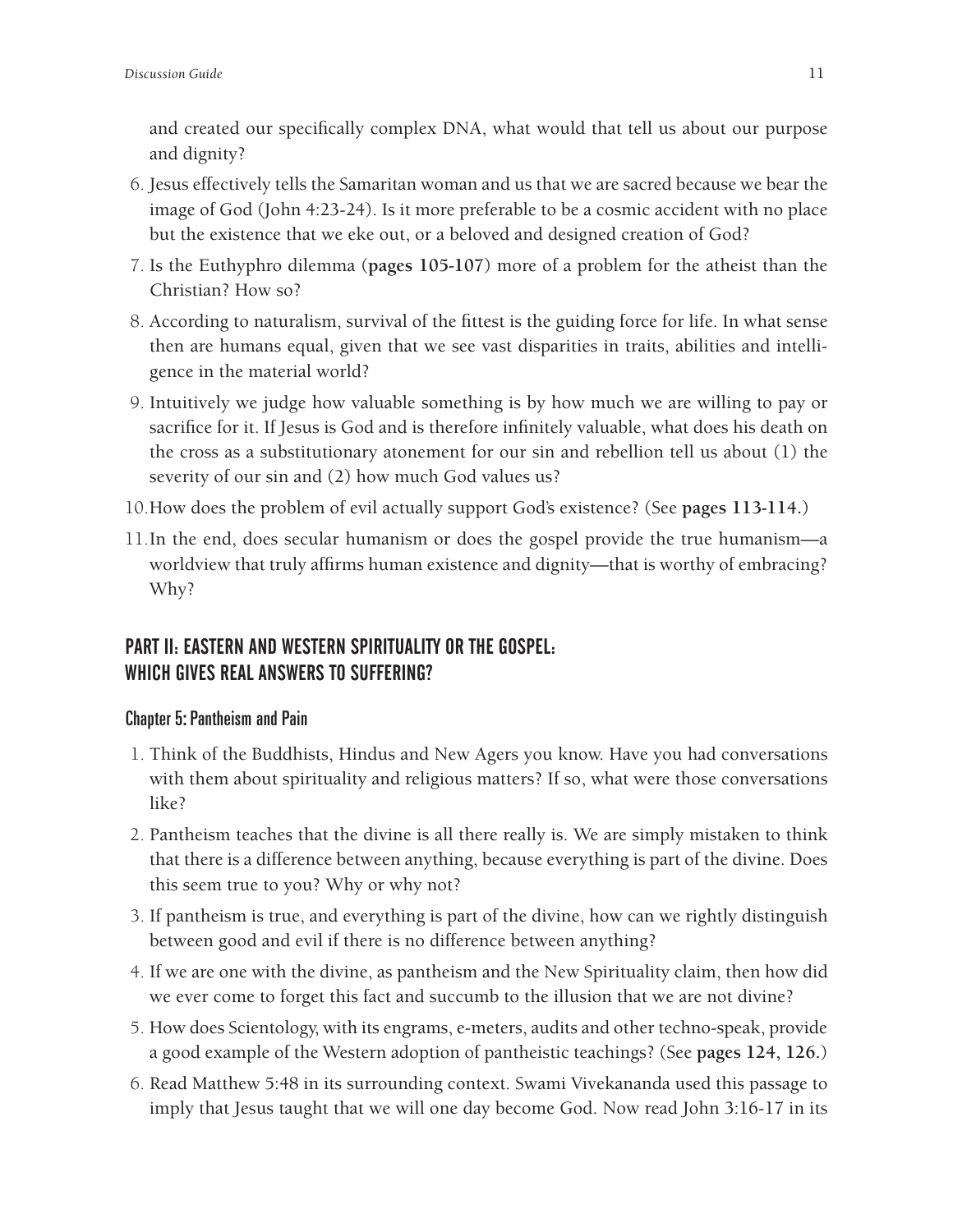surrounding context. Deepak Chopra claims that in this passage, "Jesus bolsters his divine identity in the strongest, most eloquent terms. Higher consciousness saves a person from the illusion of death, and this gift comes from a loving God." Do these textual interpretations of Jesus' words seem plausible given the context of his words and the fact that Jesus was a fiercely monotheistic Jew? Why or why not?

- 7. In your own words, describe the influence that pantheism has had on films such as *Star Wars*, *The Matrix* and *Avatar*. What pantheistic themes and concepts do you observe in these films?
- 8. Do you believe that pantheism provides a coherent answer to the problem of pain and suffering in a way that satisfies the whole person—heart and mind? Why or why not?
- **[Video:](http://player.vimeo.com/video/90780179)** A Closer Look at Pantheism's Answers

### Chapter 6: Escaping the Escapism

- 1. C. S. Lewis warns us that our love of the exotic and our "horror of the Same Old Thing" can entice us away to explore seemingly novel ideas that end up providing nothing new compared to our everyday experiences. When you compare the core of pantheism's solution to pain and suffering—namely, our own effort—with solutions from other worldviews, does anything especially unique stand out, or do they all look similar in their emphasis on saving ourselves?
- 2. Do the gospel's answers appear to be the "Same Old Thing," given that Christianity is the only worldview in which we are *not* our own saviors and need to be saved from ourselves? Why or why not?
- 3. Jesus offers us peace "not as the world gives," meaning (based on the Greek *eirene*) a state of being "set at one" in relationship with God. Why does this peace have nothing to do with being enlightened or embracing our own divinity or strength (see **page 141**)?
- 4. Why does this peace, unlike the "inner peace" offered by pantheism, *blossom* in the presence of suffering?
- 5. If we humans are the problem—if we are the cause of our own pain and suffering—then how is it possible that we can be trusted to be the solution?
- 6. For pantheists, pain and suffering arise because we have forgotten that we are God. According to the gospel, pain and suffering arose because we wanted to be God (Genesis 2–3). In your view, which of these two is more likely correct?
- 7. Read John 11:1-43, the story of Lazarus's death and revivification. Does Jesus treat pain and suffering as illusions or as meaningful realities of the human condition?
- 8. The Hindu philosopher Radhakrishnan says that a suffering God does not satisfy the religious soul (**page 151**). Do you agree?
- 9. Is the gospel—which tells us that we give not to receive but because we are grateful—capable of satisfying the soul? (See **page 152.**)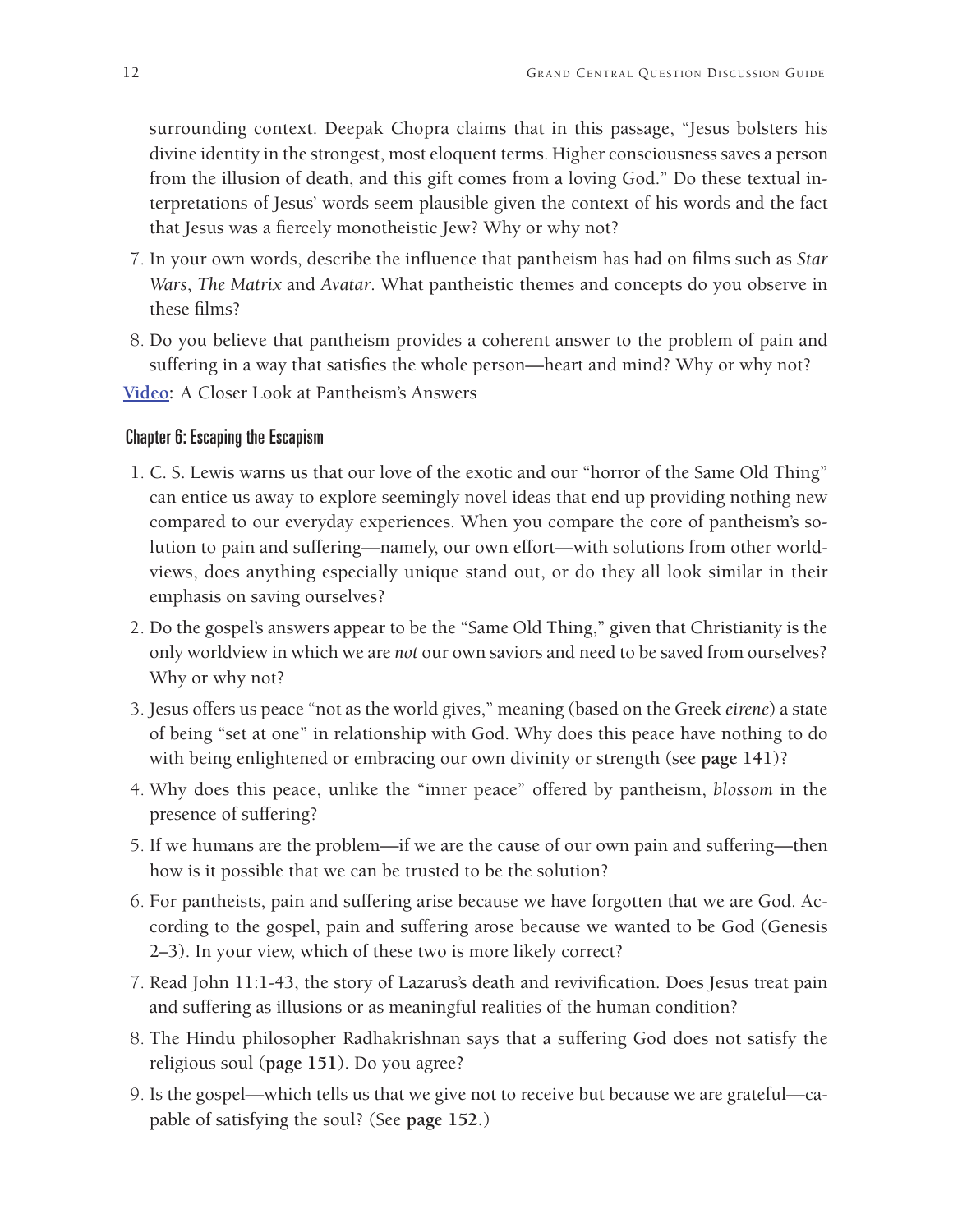10.After examining the evidence, which of these two alternatives—pantheism or the gospel would you say provides a better and more coherent answer to the question of how to deal with pain and suffering?

### PART III: ISLAM OR THE GOSPEL: WHICH TELLS US ABOUT GOD'S GREATNESS?

#### Chapter 7: From Whence Comes God's Greatness?

- 1. Think of the Muslims you know. Have you discussed religious matters, including the differences and similarities between Islam and Christianity, with them? If so, what were those conversations like?
- 2. Do you think Takbir—the absolute superiority of God as the greatest possible being—is among the most foundational beliefs of every Muslim? (See **page 158.**)
- 3. In Islam, is it possible to know God personally to some meaningful degree and to have a relationship with him, or can we only know *about* God through the imperfect glimpses of his character that we see through his commands?
- 4. How does this contrast with what the Bible says regarding the ability of humans to know God personally?
- 5. Are the similarities between Islam and Christianity deep, or are they superficial in nature?
- 6. While Christians and Muslims share the conviction that God is the greatest possible being, how is this important point of agreement—God's greatness—also a big point of departure between the two faiths (see **pages 166-172**)?
- 7. A Muslim commentator has explained that God is utterly transcendent in Islam yet near to us in personal ways. Do you see any tension between the principle of Takbir and the Muslim desire to worship a God who is near to us?
- 8. After reading this chapter, how would you summarize or explain the difference between Islam and Christianity with respect to their views on whether, and to what extent, we can know God relationally?
- 9. Which view do you think is true and why?

**[Video:](http://player.vimeo.com/video/91712859)** Compassionate Conviction and Evidence for the Bible

### Chapter 8: God's Greatness and the Preservation of the Gospel

- 1. Can a Muslim who fully believes that God is great also believe that the Bible has been so badly corrupted that it contains damnable blasphemies about God? Why or why not?
- 2. Do you think that believing in something just because it is your tradition is a sufficient reason for such belief?
- 3. What does John the Baptist imply about such an approach in Luke 3:7-8?
- 4. Look at **pages 178-180**. Muslims believe that every word in the Qur'an, and even the tense of every verb, was precisely dictated by God and is therefore true. Based on this,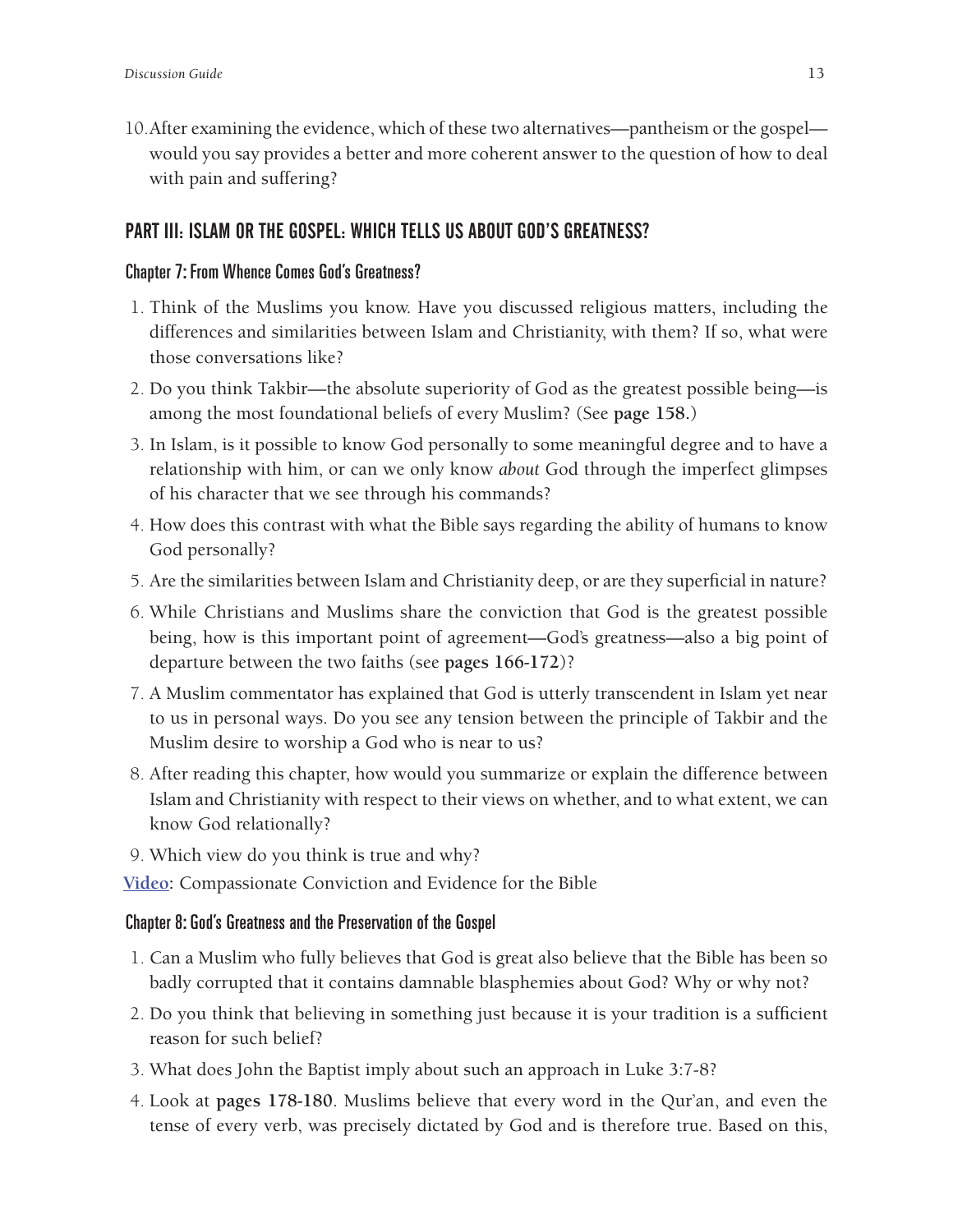can Muslims believe that the Bible was corrupted—given the Qur'an's imperative in Sura 5:47 that Christians judge by what God had revealed, and the admonition in Sura 5:68 that Christians and Jews "stand fast" by the Torah and the Gospel? Why or why not?

- 5. Refer to **table 8.1 on page 186**. Based on the content of Paul's letters as compared with the content of the four canonical Gospels (Matthew, Mark, Luke and John), does it appear that Paul was a faithful messenger of Jesus, or was he a hijacker of that message?
- 6. Muslims believe that God revealed the Bible but it became corrupted over time. Do you agree that if the Bible was corrupted, then one of two conclusions necessarily follows: either (1) God was unable to preserve the Bible or (2) God was unwilling to preserve the Bible (see **page 187**)? Why or why not?
- 7. Why would both Muslims and Christians—who believe that God is great—have to reject either alternative in question 6?

#### Chapter 9: God's Triune Greatness

- 1. In the end, having examined the evidence, which do you believe describes the Greatest Possible Being—the Bible's description of God as triune, or the Qur'an's declaration that God is an absolute singularity of nature and person? Why?
- 2. The Qur'an seems to address the Trinity in order to debunk it (Sura 4:171; 5:73). Does the Bible teach anything even remotely like the ideas that God is "a third of three" separate beings, that the Trinity is God plus two other beings or, as Sura 5:116 suggests, that the Trinity consists of God, Mary and Jesus? (See **pages 190-193.**)
- 3. I gave three reasons for Muslims to believe in the Trinity: (1) the Bible (which a Muslim must believe is uncorrupted) teaches it, (2) the Trinity does not defy logic and (3) the Trinity proves God to be the Greatest Possible Being over and above a Unitarian conception of God. What do you personally think of these reasons?
- 4. Refer to **table 9.1 on page 195**. How do these Bible verses support the claim that God is a triune being, with one nature or essence and three distinct personalities or centers of consciousness?
- 5. How might the Trinity also be suggested by the meaning of *ehad* as used in the Shema?
- 6. Do you agree that a concept like the Trinity can be transcendent in the sense that it is not illogical—it is not contradictory—but still be beyond our ability to fully understand? Why or why not?
- 7. If the Trinity is logically possible, why might it also be theologically necessary? (See the discussion at **pages 202-209.**)
- 8. Why is the love of the Trinity qualitatively perfect? What is it about God's "abundant love" (as Robert Wagenet described it on **pages 203-204**) that caused him to create us?
- 9. In what way does the Trinity explain how God can love and not lack, how he can relate and not depend on others to relate?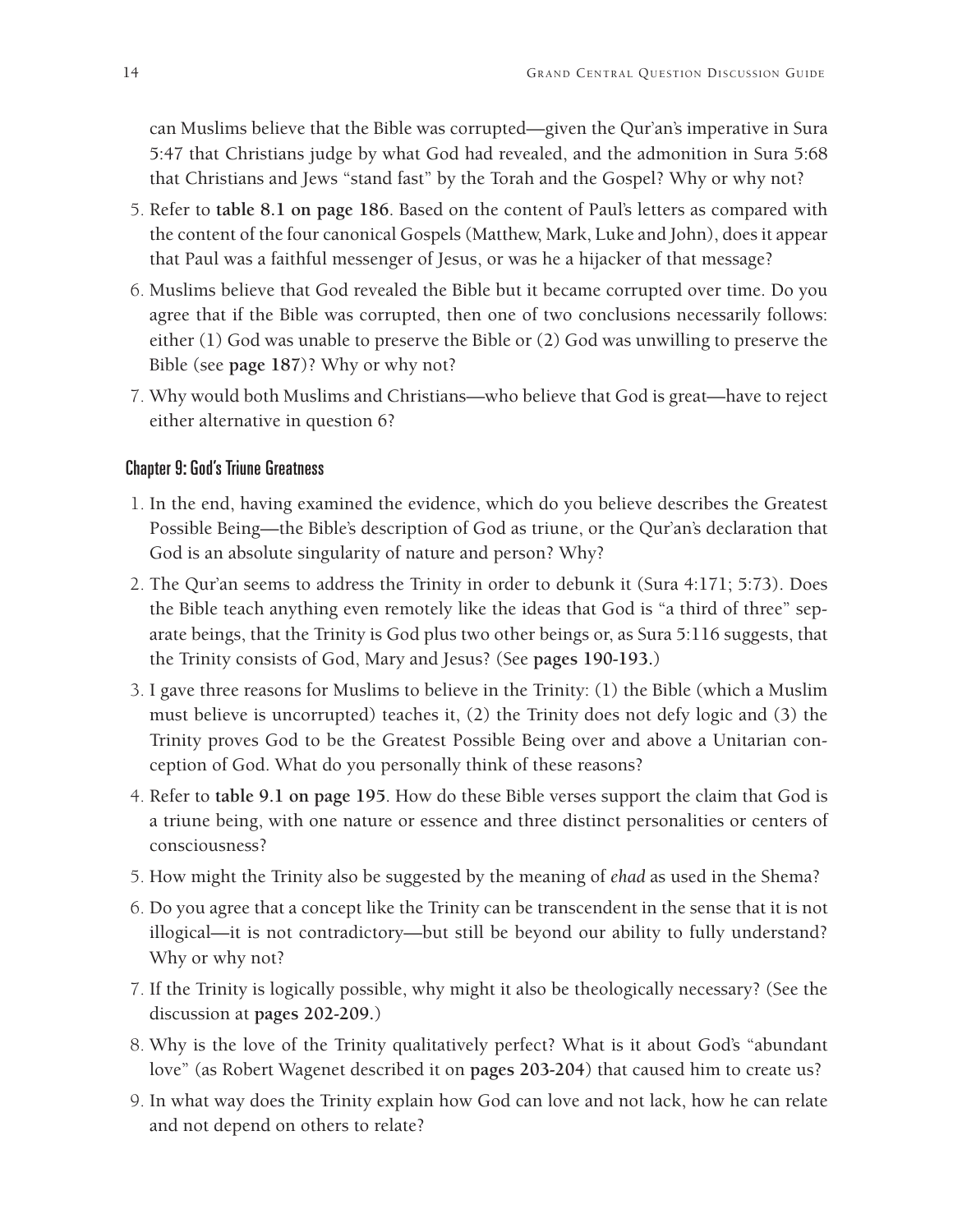10.Does the Trinity—God in community—solve the mystery of how to understand God's greatness?

#### Chapter 10: Greatness Incarnate

- 1. Having examined the evidence, which version of the crucifixion story do you think better demonstrates God's greatness: (1) one of Jesus' followers being made to look like Jesus and dying in his place, or (2) God dying for humanity in an act of utterly selfless love, which had the effect of defeating sin and death to redeem mankind? Why?
- 2. Muslims reject Jesus' claim to be God in John 8:58 as a fabricated corruption. They argue that the earlier Gospels record little to nothing about Jesus claiming to be divine, but as more Gospels were written, the writers put greater and greater claims on Jesus' lips until he claims to be God in John's Gospel. How do passages from Mark, the first Gospel written, demonstrate this argument to be false? (Hint: see Mark 2:1-12; 13:26; 14:62.)
- 3. In claiming that God *cannot* incarnate himself, aren't Muslims putting an unwarranted limit on God's abilities?
- 4. What is the classical understanding of God's incarnation in Jesus?
- 5. Read **pages 215-216**. What is the difference between being "fully" human and "merely" human?
- 6. How is Jesus fully human and not merely human, and how does this fact ensure that the concept of the incarnation is not inherently contradictory?
- 7. Think about how Islam claims God reveals himself and how Christianity claims God reveals himself. Which seems to satisfy God's greatness better?
- 8. Some Muslims would protest that regardless of the possibility of the incarnation, Jesus' death by humiliating crucifixion is unthinkable because it is not befitting God's majesty. How does the Christian answer this objection to the incarnation?
- 9. According to the Qur'an, humanity's sin is so pervasive that it pollutes the whole earth (Sura 35:45). Because God is immutable, there can be no compromise in either his maximal justice or his maximal mercy. God is Al-Adl, "The Just," and therefore he necessarily punishes sin. God is also Ar-Raheem, "The Merciful," and therefore he always wants to forgive sin. But how can God do both without compromising either?
- 10.From the discussion starting at **page 226**, *compossibility* is the harmonious and uncompromising existence of seemingly inharmonious things. Through Jesus' death on the cross, how were God's maximal mercy and maximal justice expressed without compromise?
- 11.On **pages 226-228**, I provide the analogy of the legal guarantor to help us understand how Jesus' payment of our penalty on the cross can be just. How does the legal concept of a guarantor help us to see that it is not unjust to punish a guarantor who willingly guarantees a debt that a debtor cannot pay?